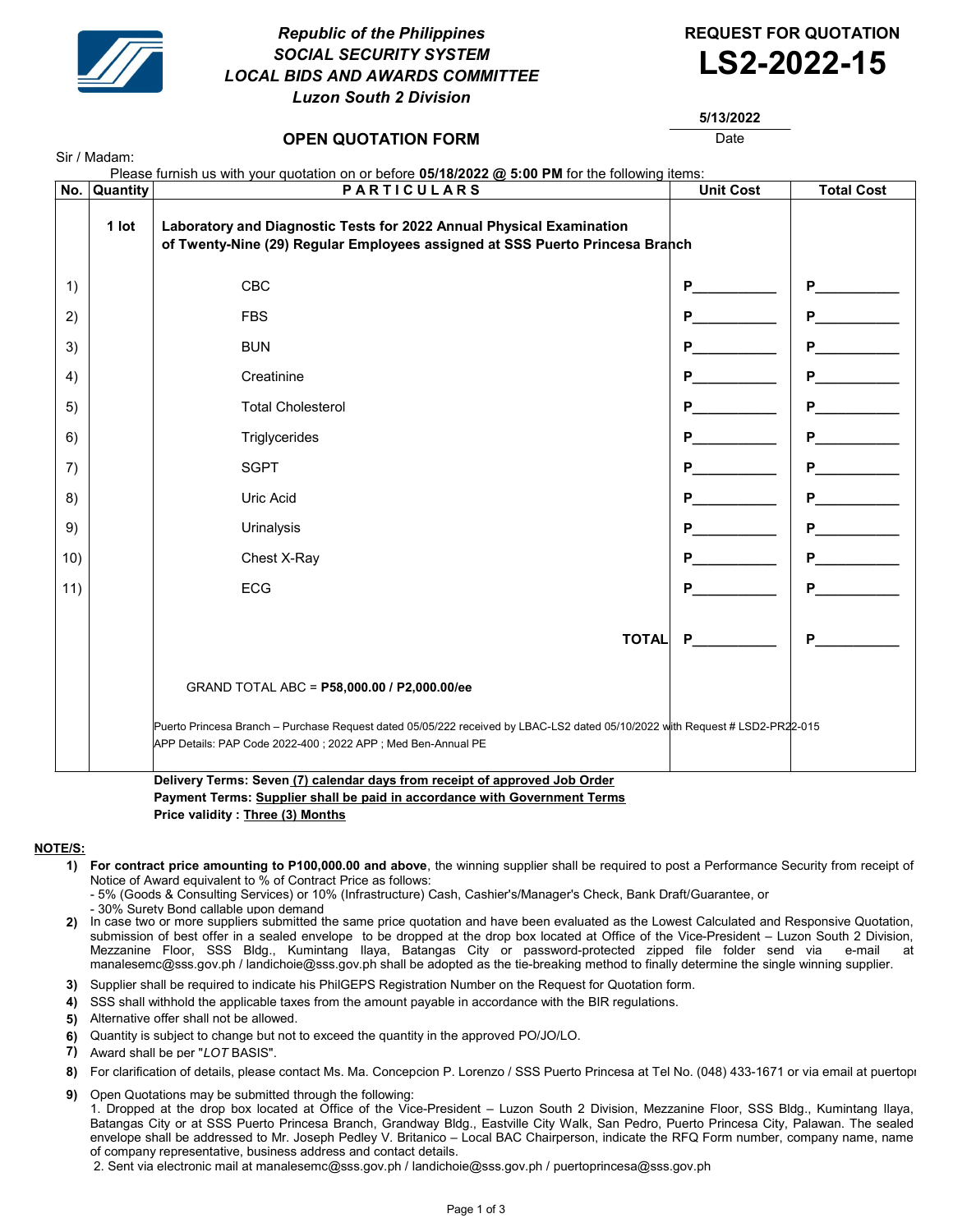## DOCUMENTARY REQUIREMENT:

Please submit the below-listed documents together with your quotation.

For previous/regular suppliers, submission of required documents is once a year only (for updating purposes).

Copies of the following documents are required to be submitted prior to recommendation of award (evaluation of offer).

\*1. Valid Mayor's / Business Permit

2. PhilGEPS Registration Number (Red Membership) or PhilGEPS Certificate (Platinum Membership)

3. Certificate of Registration whichever may be appropriate under existing laws of the Philippines;

a. Bureau of Domestic Trade & Industry (DTI) – Sole Proprietorship

b. Incorporation Papers registered and approved by the Securities & Exchange Commission - Partnership/Corporation

c. Philippine Contractors Accreditation Board License (PCAB) - Contractors/Civil Works

d. Cooperative Development Authority (CDA) – Cooperatives

4. Latest Annual Income / Business Tax Return (for ABCs above P500K)

5. BIR Certificate of Registration Form 2303

6. SSS ID Number (Employer/Self-Employed)

\*7. Notarized Omnibus Sworn Statement (for ABCs above P50K)

\*Per GPPB Resolution No. 09-2020, dated 7 May 2020, Expired Business or Mayor's permit with Official Receipt of renewal application and Unnotarized Omnibus Sworn Statement may be submitted for procurement activities during a State of Calamity, or implementation of community quarantine or similar restrictions subject to compliance therewith after award of contract but before payment.

### GENERAL CONDITIONS OF THE CONTRACT:

1. The Supplier shall deliver the goods in accordance with the description and quantity specifications of the Purchase Order/Job Order.

2. The Supplier shall deliver the goods within the period indicated in the Purchase Order. A penalty of 1/10 of 1% of the total amount of the items shall be imposed for every day of delay in delivery.

3. The Supplier shall deliver Goods/Services which must all be fresh stock, brand-new, unused, properly sealed, and which are not set to expire within two (2) years from date of delivery to SSS, if applicable.

4. The Supplier warrants that all the Goods/Services have no defect arising from design, materials, or workmanship or from any act or omission of the Supplier or the manufacturer that may develop under normal use of consumables, if applicable.

5. For Goods, the Supplier shall replace any defective item within twenty-four (24) hours from the time that it was notified by SSS of the defect. Defects detected only after the item is installed and used is covered by the replacement warranty which will be in effect for every item until its expiry date. Replacement of defective item shall have no cost to the SSS, if applicable.

6. In order to assure that manufacturing defects shall be corrected by the Supplier, a warranty security shall be required from the Supplier for a period of one (1) year. The obligation for the warranty shall be covered, at the Supplier's option, by either retention money in an amount equivalent to five percent (5%) of total purchase price, or a special bank guarantee equivalent to five percent (5%) of the total purchase price with validity period starting from the date of acceptance. The said amounts shall only be released after the lapse of the warranty period.

7. If the Supplier, having been notified, fails to remedy the defect(s) within the specified period, the SSS may proceed to take such remedial action as may be necessary, at the Supplier's risk and expense and without prejudice to any other rights which the SSS may have against the Supplier under these Terms and Conditions and under the applicable law.

8. The pricing of the Goods/Services shall be in Peso and inclusive of Twelve Percent (12%) Value-Added Tax (VAT).

## SPECIAL CONDITIONS OF THE CONTRACT:

1. Confidentiality. Neither party shall, without the prior written consent of the other, disclose or make available to any person, make public, or use directly or indirectly, except for the performance and implementation of the works, any confidential information acquired from an information holder in connection with the performance of this Agreement, unless: (i) the information is known to the disclosing party, as evidenced by its written records, prior to obtaining the same from the information holder and is not otherwise subject to disclosure restrictions on the disclosing party, (ii) the information is disclosed to the disclosing party by a third party who did not receive the same, directly or indirectly, from an information holder, and who has no obligation of secrecy with respect thereto, or (iii) required to be disclosed by law. The obligation of confidentiality by both parties, as provided herein, shall survive the termination of this Agreement.

2. Merger and Consolidation. In case of merger, consolidation or change of ownership of SUPPLIER with another company, it is the responsibility of the surviving company/consolidated company/acquiring entity to inform SSS of the change in corporate structure/ownership. Failure to do so shall translate in such company assuming all liabilities of the acquired/merged company under this Agreement.

3. Force Majeure. SUPPLIER shall not be liable for forfeiture of its performance security, liquidated damages, or termination for default if and to the extent that SUPPLIER's delay in performance or other failure to perform its obligations under this Agreement is the result of a force majeure.

For purposes of this Agreement the terms "force majeure" and "fortuitous event" may be used interchangeably. In this regard, a fortuitous event or force majeure shall be interpreted to mean an event which SUPPLIER could not have foreseen, or which though foreseen, was inevitable. It shall not include ordinary unfavorable weather conditions; and any other cause the effects of which could have been avoided with the exercise of reasonable diligence by SUPPLIER. Such events may include, but not limited to, acts of SSS in its sovereign capacity, wars or revolutions, fires, floods, epidemics, quarantine restrictions, and freight embargoes.

4. Non-Assignment. Neither party may assign the Contract in whole or in part without the consent of the other party.

5. Waiver. Failure by either party to insist upon the other the strict performance of any of the terms and conditions hereof shall not be deemed a relinquishment or waiver of any subsequent breach or default of the terms and conditions hereof, which can only be deemed made if expressed in writing and signed by its duly authorized representative. No such waiver shall be construed as modification of any of the provisions of this Agreement or as a waiver of any past or future default or breach hereof, except as expressly stated in such waiver.

6. Cumulative Remedies. Any and all remedies granted to the parties under the applicable laws and this Agreement shall be deemed cumulative and may, therefore, at the sole option and discretion, be availed of by the aggrieved party simultaneously, successively, or independently.

7. No employer-employee Relationship. It is expressly and manifestly understood and agreed upon that the employees of the SUPPLIER assigned to perform the PROJECT are not employees of SSS. Neither is there an employer-employee relationship between SSS and the SUPPLIER.

This Agreement does not create an employer-employee relationship between SSS and the SUPPLIER including its personnel; that the PROJECT rendered by the personnel assigned by the SUPPLIER to SSS in the performance of its obligation under this Agreement do not represent government service and will not be credited as such; that its personnel assigned to SSS are not entitled to benefits enjoyed by SSS' officials and employees such as Personal Economic Relief Allowance (PERA), Representation and Transportation Allowance (RATA), ACA, etc.; that these personnel are not related within the third degree of consanguinity or affinity to the contracting officer and appointing authority of SSS; that they have not been previously dismissed from the government service by reason of an administrative case; that they have not reached the compulsory retirement age of sixty-five (65); and that they possess the education, experience and skills required to perform the job. The SUPPLIER hereby acknowledges that no authority has been given by SSS to hire any person as an employee of the latter. Any instruction given by SSS or any of its personnel to the SUPPLIER's employees are to be construed merely as a measure taken by the former to ensure and enhance the quality of PROJECT performed hereunder. The SUPPLIER shall, at all times, exercise supervision and control over its employees in the performance of its obligations under this Agreement.